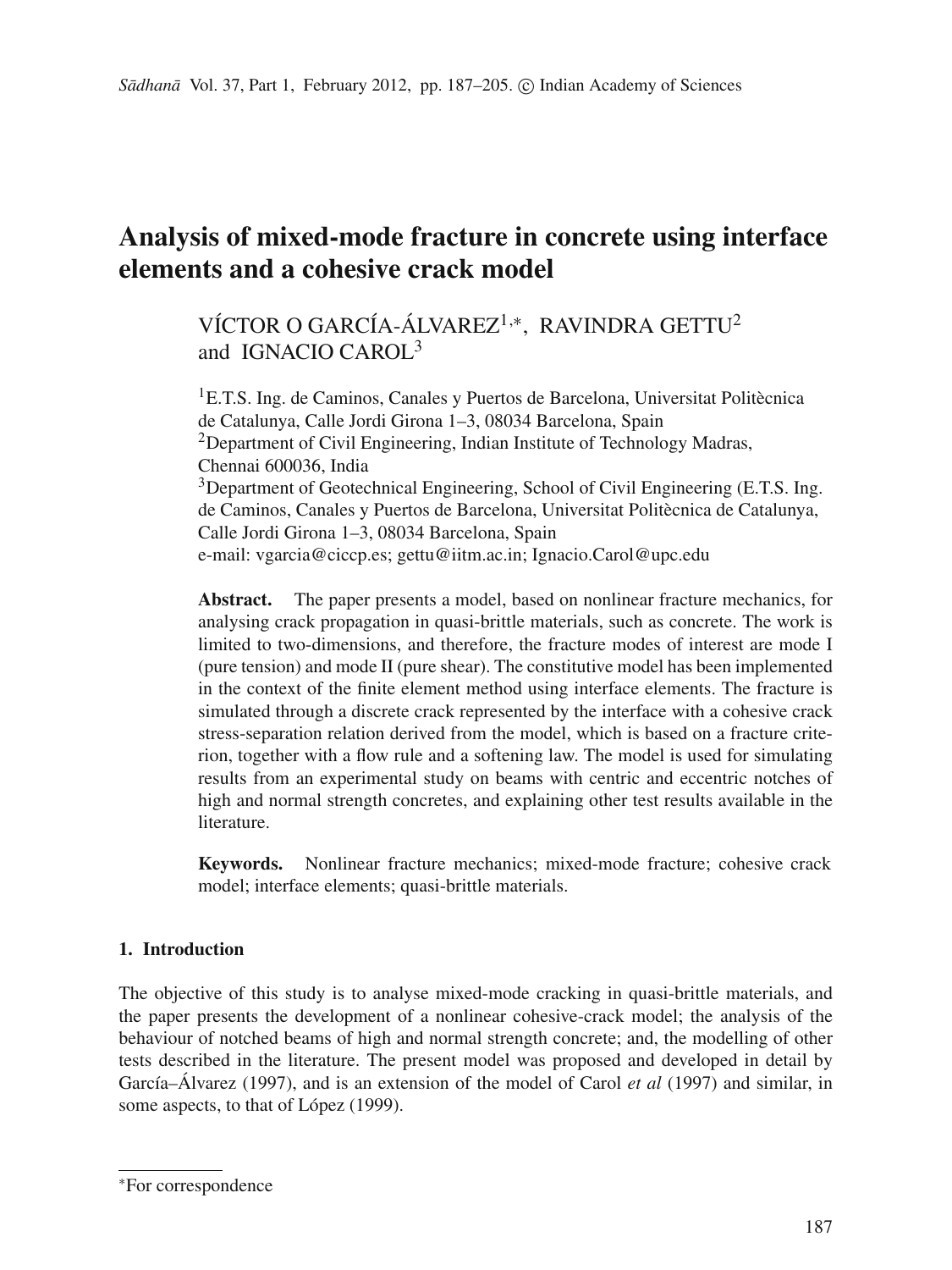# 188 *Víctor O García-Álvarez et al*

The model has been implemented in a nonlinear finite element code using the discrete crack approach, which is discussed in detail elsewhere (Ngo & Scordelis 1967; Rots 1988; Rots & Blaauwendraad 1989; Carpinteri *et al* 1989; Bocca *et al* 1990). The implementation strategy adopted here consists of using interface elements (also known as joint elements) for representing the cracks in the continuum (García–Álvarez 1997; Gerstle & Xie 1992; García–Álvarez *et al* 1994; Carol *et al* 2001), and using an automatic mesh generator for partitioning the domain defined by the continuum and the cracks. This helps overcome the main drawbacks of the discrete crack approach, which are: the continuous change in mesh connectivities, and the need for the crack to pass through a prescribed path between the finite elements. Since the structural response due to crack propagation is often associated with decreasing loads and snap-back, a displacement control method (García–Álvarez 1997; García–Álvarez *et al* 1994) has been employed in order to obtain stable solutions beyond the peak load.

The model has been used to evaluate non-planar fracture in eccentrically-notched beams, which have been tested in the three-point bend (3PB) configuration. Such cracking has often been considered as mixed-mode failure (Swartz *et al* 1988; Bocca *et al* 1991; Mariani & Perego 2003) though several researchers have showed that, when the crack faces are not confined, the mode II component is negligible or non-existent (Jenq & Shah 1988; García–Álvarez *et al* 2000). The objective of the tests performed by the authors, on high- and normal-strength concrete beams, was to assess the relative importance of mode II fracture. The relevant experimental details are given here, with further details being available elsewhere (García–Álvarez 1997; Gettu *et al* 1998; García–Álvarez *et al* 1998). The test results were analysed in *a posteriori* analysis with the cohesive crack model. Additionally, the results of tests performed by Hassanzadeh (1990, 1992), where the cracking is dominated by shear, are also analysed.

# **2. Cohesive crack model for mixed-mode fracture**

## 2.1 *Formulation of the constitutive model*

The toughening of the fracture process zone (FPZ), which occurs in front of a progressing crack, is modelled as closing stresses in non-singular cohesive crack models that generally have the following characteristics:

- (i) The behaviour of the intact material follows a linear elastic stress–strain relation.
- (ii) The crack propagation or fracture criterion can be expressed in terms of stresses and fracture parameters as

$$
F\left(\underline{S}, \underline{p}\right) = 0,\tag{1}
$$

where  $S$  is the stress vector and  $p$  is a vector consisting of material parameters, such as tensile strength and fracture energy.

(iii) In a monotonically opening crack,  $S$  is the cohesive stress field in the FPZ, and a function of the crack opening vector  $(\omega)$ :

$$
\underline{S} = f\left(\underline{\omega}\right),\tag{2}
$$

where *f* is the softening function.

As mentioned above, a cohesive crack model for tension-shear (mixed mode I+II) fracture is implemented here within the discrete crack approach, where the discontinuity is modelled in the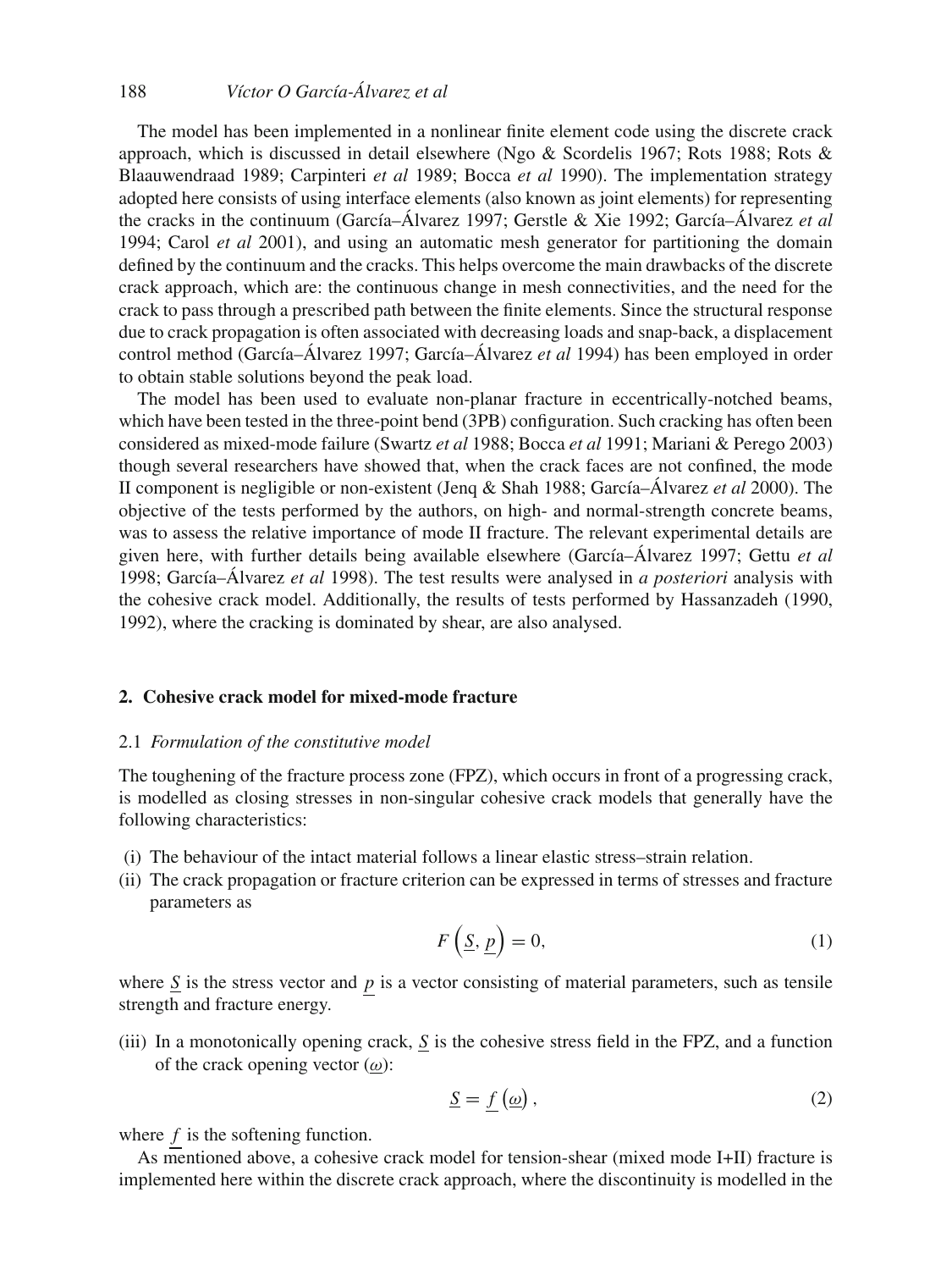context of the finite element method through interface elements (Gerstle & Xie 1992; García– Álvarez *et al* 1994). The fracture behaviour is simulated through the crack stress-separation relation defined by a fracture criterion  $F$ , which plays the same role as the yield or loading surface in plasticity and is expressed as (García–Álvarez 1997)

$$
F\left(\underline{S}, \underline{p}\right) = \tau^2 + \tan^2 \phi \quad (\sigma - \chi)(2a - \sigma + \chi) = 0,\tag{3}
$$

where  $\sigma$  and  $\tau$  are the normal and shear stresses, tan $\phi$  represents the angle of friction between the crack faces, and  $\chi$  and  $\alpha$  are functions of the dissipated energy. Figure 1 represents Eq. (3) in a graphical form. In the case of Mode I,  $\chi$  is the cohesive (tensile) stress. For the case of mixedmode fracture, an explicit softening function (as in Eq. (2)) cannot be derived from Eq. (3) and, therefore, implicit stress-separation relations have to be developed in terms of the mode I and mode II components of the energy dissipation.

For the uncracked material, the constitutive law of the interface element is linear elastic, with stiffness coefficients  $D_n$  (normal to the interface element axis) and  $D_t$  (along the direction of the interface element axis). These coefficients, theoretically, must be infinite but in practice cannot be too large in order to avoid oscillations in the stress profile (Rots 1988; García–Álvarez *et al* 1994).



Figure 1. Fracture criterion of the model.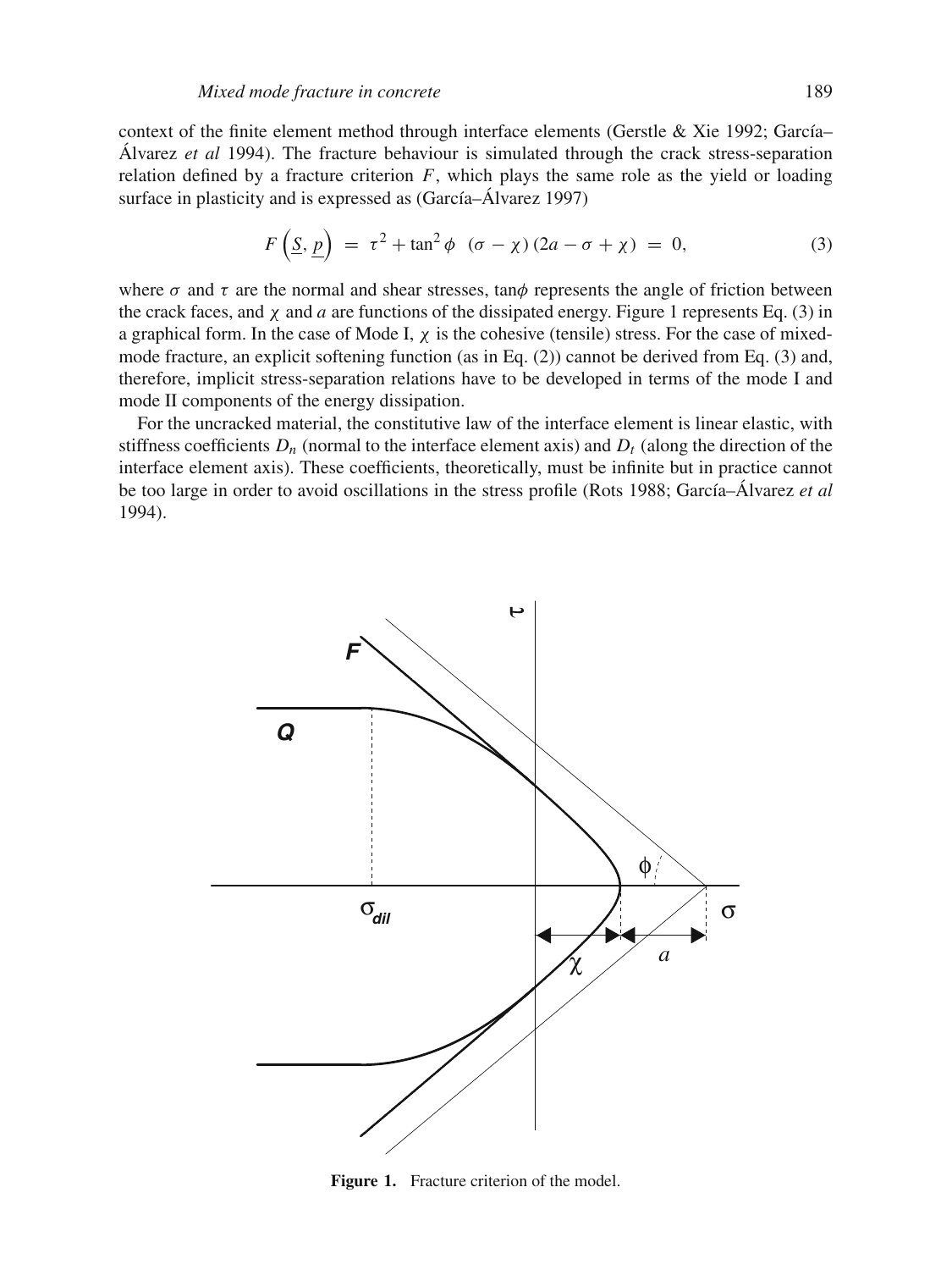# 190 *Víctor O García-Álvarez et al*

The opening  $(\omega_n)$  and sliding  $(\omega_t)$  components of the crack separation can be expressed as the sums of the elastic displacement and the real crack opening as

$$
d\omega_n = d\omega_n^{el} + d\omega_n^{cr}; \qquad d\omega_t = d\omega_t^{el} + d\omega_t^{cr}, \qquad (4)
$$

where the components of the elastic displacement are

$$
d\omega_n^{el} = \frac{d\sigma}{D_n}; \qquad d\omega_t^{el} = \frac{d\tau}{D_t}
$$
 (5)

and the real crack opening is defined by the flow rule (using the terminology of plasticity) as

$$
d\omega_n^{cr} = d\lambda \frac{\partial Q}{\partial \sigma}; \qquad d\omega_t^{cr} = d\lambda \frac{\partial Q}{\partial \tau} \,, \tag{6}
$$

where  $d\lambda$  is a multiplier and *Q* (see figure 1) is equal to *F* in tension. In compression, *Q* is defined as

$$
\frac{\partial Q}{\partial \sigma} = 2 \tan^2 \phi \quad (a + \chi - \sigma) \ f^{dil} \; ; \qquad \frac{\partial Q}{\partial \tau} = 2 \ \tau \tag{7}
$$

with

$$
f^{dil} = \left(1 - \frac{|\sigma|}{\sigma_{dil}}\right) \frac{a + \chi}{a_0 + \chi_0}.\tag{8}
$$

Therefore, the crack opening (or dilatancy) is zero when  $|\sigma|$  is equal to the parameter  $\sigma_{dil}$  defined in figure 1 or when  $a + \chi = 0$ . In the uncracked material,  $\chi = \chi_0$  (i.e., tensile strength) and  $a = a_0$  (which is a parameter related to the shear strength). The evolutions of  $\chi$  and *a* depend on the energy dissipation  $(G)$  during crack propagation, which can be decomposed into the energies dissipated in mode I and mode II. *G* is expressed in a differential form as

$$
dG = dGI + dGII.
$$
\n(9)

In this formulation, the differential of the mode I component of *G* is defined as

$$
dGI = \sigma \, d\omega_n^{cr} \qquad if \quad \sigma \ge 0; \qquad dGI = 0 \qquad if \quad \sigma < 0 \tag{10}
$$

and that of the mode II component as

$$
dG^{II} = \tau \, d\omega_t^{cr} \quad \text{if} \quad \sigma \ge 0 \tag{11}
$$

$$
dG^{II} = (|\tau| - |\sigma| \tan \phi) |d\omega_t^{cr}| - |\sigma| d\omega_n^{cr} f \sigma < 0.
$$
 (12)

In the above equation, it can be seen that  $G^{II}$  is the difference between the total energy dissipated in shear  $(|\tau d w_t^{cr}|)$ , and the sum of the energy dissipated due to friction  $(|\sigma \tan \phi \, dw_t^{cr}|)$  and that dissipated due to dilatancy  $(|\sigma dw_n^{cr}|)$ . Consequently, the treatment of dilatancy is similar to that of friction in the literature (William 1984). *dGI I* must be greater or equal to 0, and if *dGI I* becomes negative in the analysis, the condition of  $dG^{II} = 0$  is imposed. This implies that mode II crack propagation is not possible when  $dG^{II}$  is negative.

The general trends of the parameters  $a$  and  $\chi$  are given by

$$
a = a_0 \Psi_a; \qquad \chi = \chi_0 \Psi_\chi,\tag{13}
$$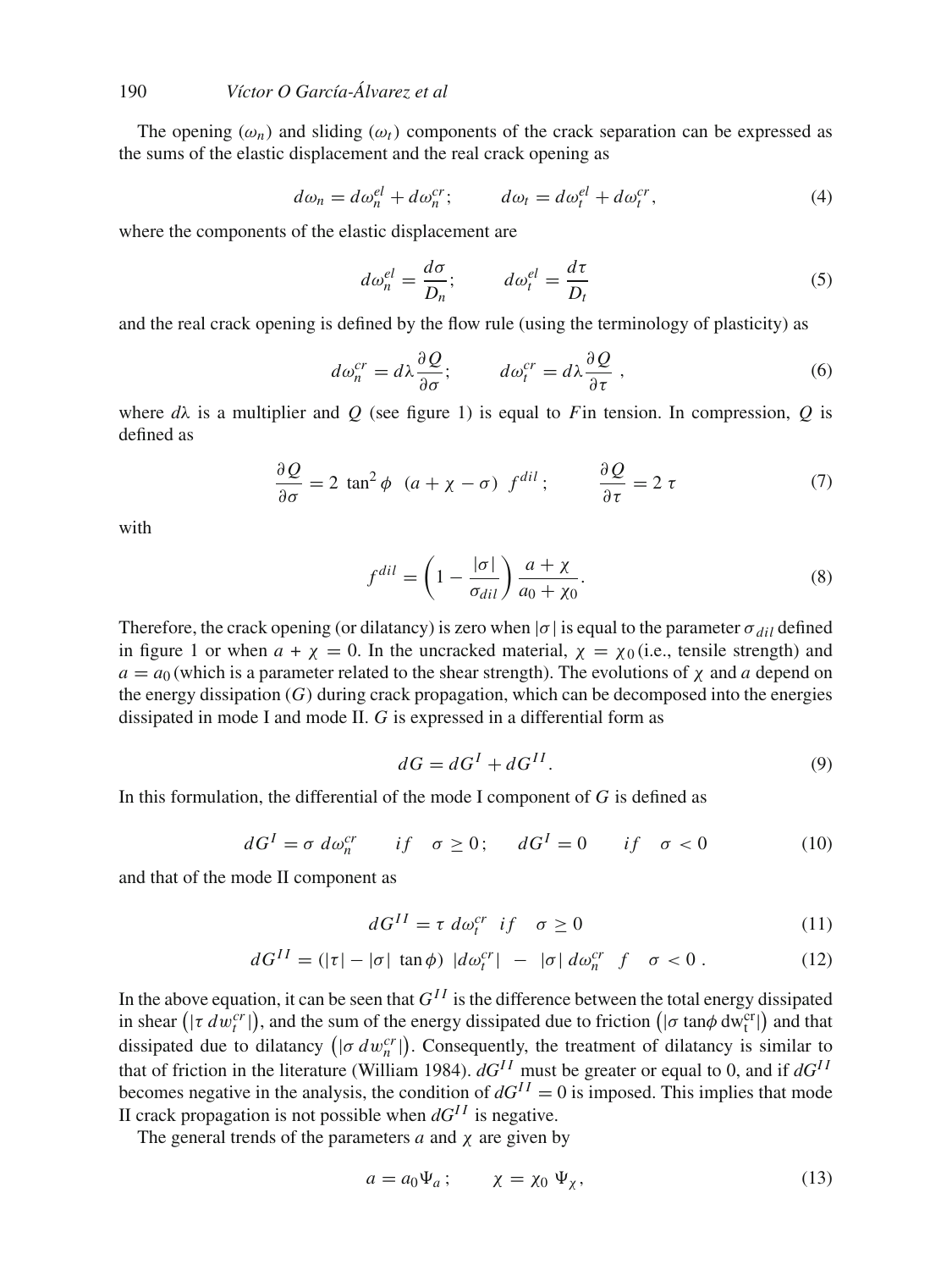where, for  $n = a$  and  $\chi$ , respectively:

$$
\Psi_n = 1 - \frac{e^{\alpha_n} \xi_n}{1 + (e^{\alpha_n} - 1) \xi_n}.
$$
\n(14)

In the following analysis, the values of  $\alpha_{\chi} = \alpha_a = 0$  were chosen. Therefore,

$$
a = a_0 (1 - \xi_a) ; \t\t \chi = \chi_0 (1 - \xi_\chi) , \t\t (15)
$$

where

$$
\xi_{\chi} = \frac{\int_0^{\omega^{cr}} dG^I}{G_F^I} + \frac{\int_0^{\omega^{cr}} dG^{II}}{G_F^{II}}; \n\xi_a = \frac{\int_0^{\omega^{cr}} dG^I + \int_0^{\omega^{cr}} dG^{II}}{G_F^{II}},
$$
\n(16)

in which  $G_F^I$  and  $G_F^{II}$  are the fracture energies in modes I and II, respectively. It can be seen in Eqs. (15) and (16) that in the case of pure mode I (i.e.,  $dG^{II} = 0$ ), when the FPZ is fully developed (i.e.,  $\int_0^{\omega^{cr}} dG^I = G_F^I$ ), the cohesive tensile stress vanishes. In pure mode II (i.e.,  $dG^I = 0$ , both *a* and  $\chi$  vanish when the FPZ is fully developed (i.e.,  $\int_0^{\omega^{cr}} dG^{II} = G_F^{II}$ ).

## 2.2 *Softening response of the model when crack opens monotonically in mode I*

It is interesting to study the response when the crack opens monotonically in mode I, with an interface element having very high (i.e., theoretically infinite) stiffness. Under these conditions it is possible to obtain the softening function explicitly, taking into account that in mode I the model is associated ( $Q = F$ ). For this  $\sigma$  must be obtained by integrating the equation:

$$
d\sigma = D_n \ d\omega_n^{el} = D_n \ (d\omega_n - d\omega_n^{cr}) = D_n \left( d\omega_n - d\lambda \frac{\partial Q}{\partial \sigma} \right)
$$
  
=  $D_n \ d\omega_n - 2D_n \ d\lambda \ \tan^2 \phi \ (a + \chi - \sigma)$  (17)

On the other hand, *d*λ is given by (Carol *et al* 1994)

$$
d\lambda = \frac{\frac{dF}{d\sigma}D_n \ d\omega_n}{H + \frac{dF}{d\sigma}D_n\frac{dF}{d\sigma}} = \frac{2 \tan^2\phi \ (a + \chi - \sigma) D_n \ d\omega_n}{H + 4 \tan^4\phi \ (a + \chi - \sigma)^2 D_n},\tag{18}
$$

where  $H$  is the hardening modulus (or rather, in this case, the softening modulus). Substituting Eq. (18) in Eq. (17), we obtain

$$
d\sigma = D_n \, d\omega_n \left( 1 - \frac{4 \, D_n \tan^4 \phi \, (a + \chi - \sigma)^2}{H + 4 \tan^4 \phi \, (a + \chi - \sigma)^2 \, D_n} \right)
$$
\n
$$
= \frac{H \, D_n \, d\omega_n}{H + 4 \tan^4 \phi \, (a + \chi - \sigma)^2 \, D_n}.
$$
\n(19)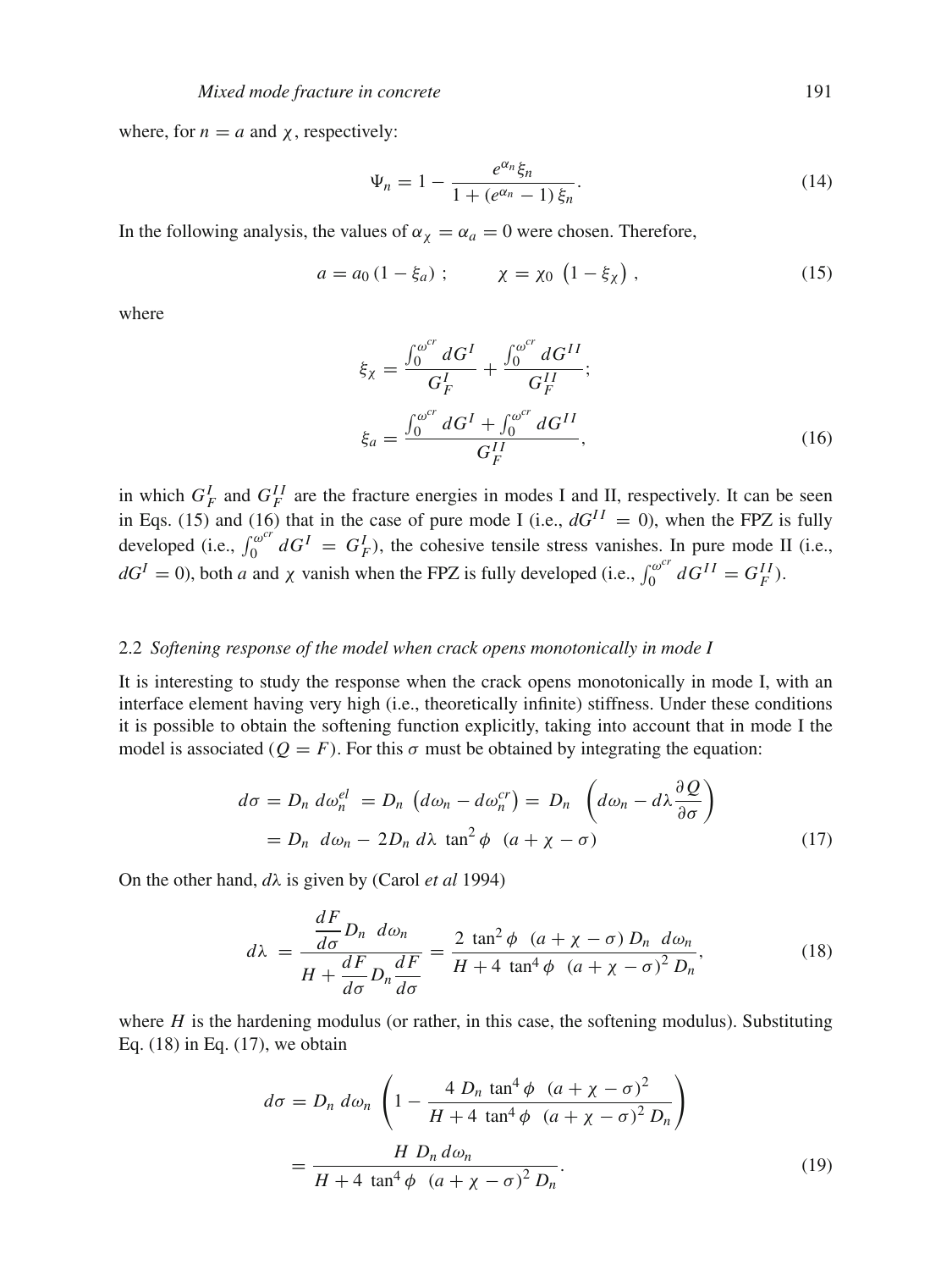The definition of *H* is

$$
H = -\frac{\partial F}{\partial \lambda}\Big|_{\sigma = \text{const}} = \left. \left( \frac{\partial F}{\partial p_i} \frac{\partial p_i}{\partial G} \frac{\partial G}{\partial \omega_j^{cr}} \frac{\partial \omega_j^{cr}}{\partial \lambda} \right) \right|_{\sigma = \text{const}}, \tag{20}
$$

where  $p = (\tan \phi, \chi, a)$ . Since  $\frac{\partial \tan \phi}{\partial \omega_j^{cr}} = 0$ , it can be rewritten as

$$
\frac{\partial F}{\partial \lambda}\Big|_{\sigma=\text{const}} = \left(\frac{\partial F}{\partial \chi}\frac{\partial \chi}{\partial G} + \frac{\partial F}{\partial a}\frac{\partial a}{\partial G}\right)\Big|_{\sigma=\text{const}}
$$

$$
\left(\frac{\partial G}{\partial \omega_n^{cr}}\frac{\partial \omega_n^{cr}}{\partial \lambda} + \frac{\partial G}{\partial \omega_t^{cr}}\frac{\partial \omega_t^{cr}}{\partial \lambda}\right)\Big|_{\sigma=\text{const}}.
$$
(21)

From Eq. (6) and considering that the model is associated in tension, we obtain

$$
\left. \frac{\partial \omega_n^{cr}}{\partial \lambda} \right|_{\sigma = const} = \left. \frac{\partial Q}{\partial \sigma} \right|_{\sigma = const} = 2 \tan^2 \phi \left( a + \chi - \sigma \right); \quad \left. \frac{\partial \omega_l^{cr}}{\partial \lambda} \right|_{\sigma = const} = 2 \tau = 0. \quad (22)
$$

The other derivatives that appear in Eq. (21) are

$$
\frac{\partial a}{\partial G^I} = -\frac{a_0}{G_F^{II}} \; ; \; \frac{\partial \chi}{\partial G^I} = -\frac{\chi_0}{G_F^I}
$$
\n
$$
\frac{\partial F}{\partial \chi} = -2 a \tan^2 \phi \; ; \; \frac{\partial F}{\partial a} = 2 \tan^2 \phi \; (\sigma - \chi)
$$
\n
$$
\frac{\partial G^I}{\partial \omega_n^{cr}} = \sigma \; ; \; \frac{\partial G^I}{\partial \omega_r^{cr}} = \tau = 0 \; .
$$
\n(23)

Substituting the values of the derivatives in Eq. (21), we get

$$
H = 4 \sigma \tan^4 \phi \ (a + \chi - \sigma) \left( (\sigma - \chi) \frac{a_0}{G_F^{II}} - a \frac{D_n}{G_F^I} \right),\tag{24}
$$

and when we consider that in mode I,  $\sigma = \chi$ , Eq. (24) becomes

$$
H = -4 \sigma \tan^4 \phi \ a^2 \frac{\chi_0}{G_F^I}.
$$
 (25)

Substituting Eq. (25) in Eq. (19), we get

$$
d\sigma = \frac{1}{1 - \frac{G_F^I D_n}{\chi_0^{\sigma}}} D_n d\omega_n, \qquad (26)
$$

which can be integrated through the separation of variables. If we consider that value of  $\omega_n$  is given by

$$
\omega_n = \omega_n^{el} + \omega_n^{cr} = \frac{\sigma}{D_n} + \omega_n^{cr},\qquad(27)
$$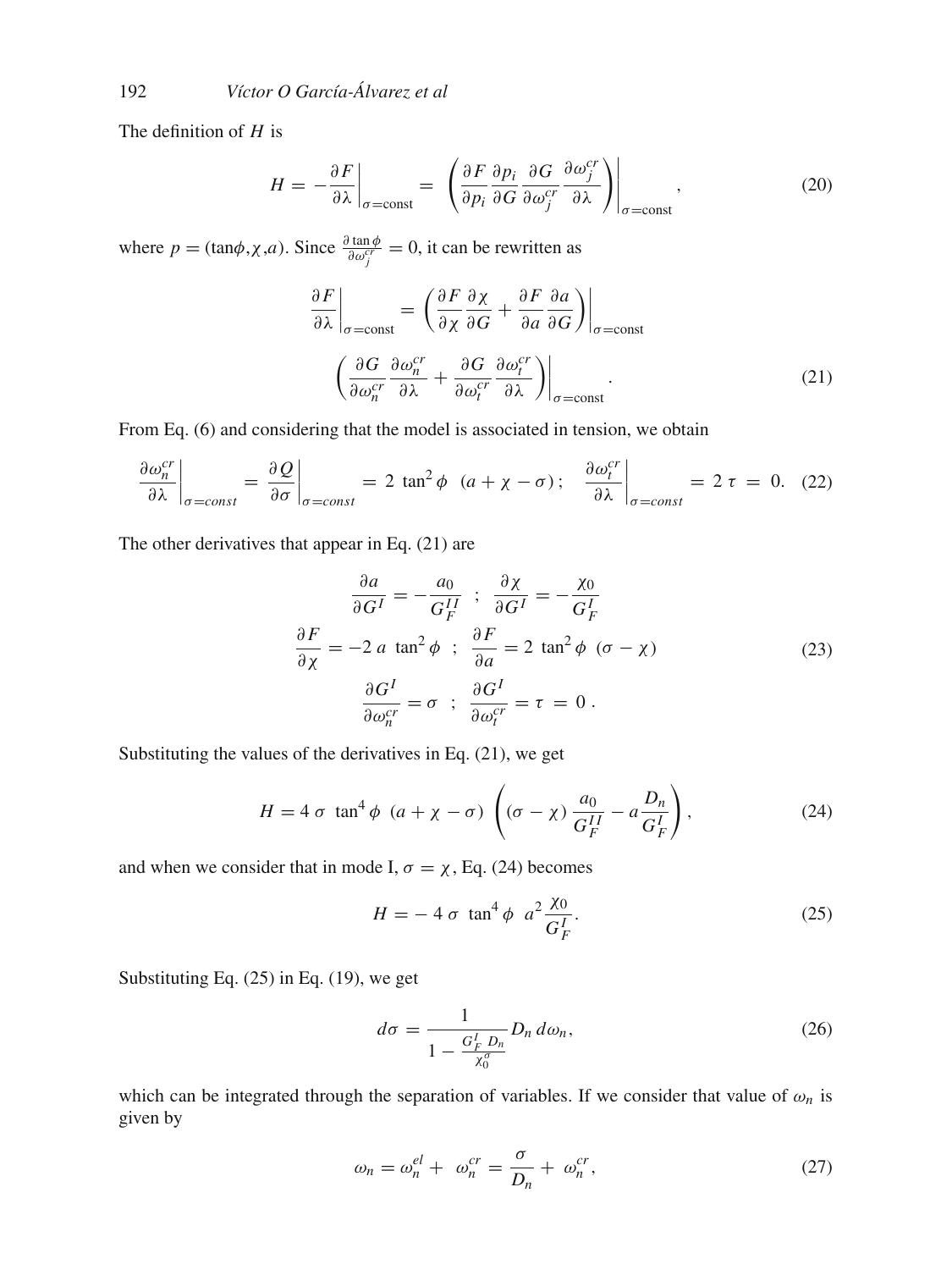we have  $\omega_n = \omega_n^{cr}$  for  $D_n \to \infty$  since  $D_n$  has to be theoretically infinite though in practice it is chosen to be a large finite value. Then, substituting this in the solution of Eq. (26), the softening function is obtained as

$$
\sigma = \chi_0 e^{-\frac{\chi_0}{G_F} \omega_n},\tag{28}
$$

which coincides with an exponential softening model (García–Álvarez *et al* 1994).

## 2.3 *Selection of parameter a*<sup>0</sup>

For the selection of *a*0, a minimum value can be established by analysing its relation with the parameters tan $\phi$  and  $\chi_0$ . Considering the case of a crack passing through the interface element, families of possible Mohr circles corresponding to a Gauss point of the element can be studied at the instant in which the crack tip is at this point and the crack starts opening in mode I. Since  $\sigma = \chi_0$  and  $\tau = 0$  in mode I, only those that satisfy these conditions must be considered among all the possible Mohr circles.

The first possible family of Mohr circles that fulfill all the above-mentioned conditions is composed of circles that are tangential to the y-axis on its left (see figure 2). This corresponds to the



**Figure 2.** First family of Mohr circles considered.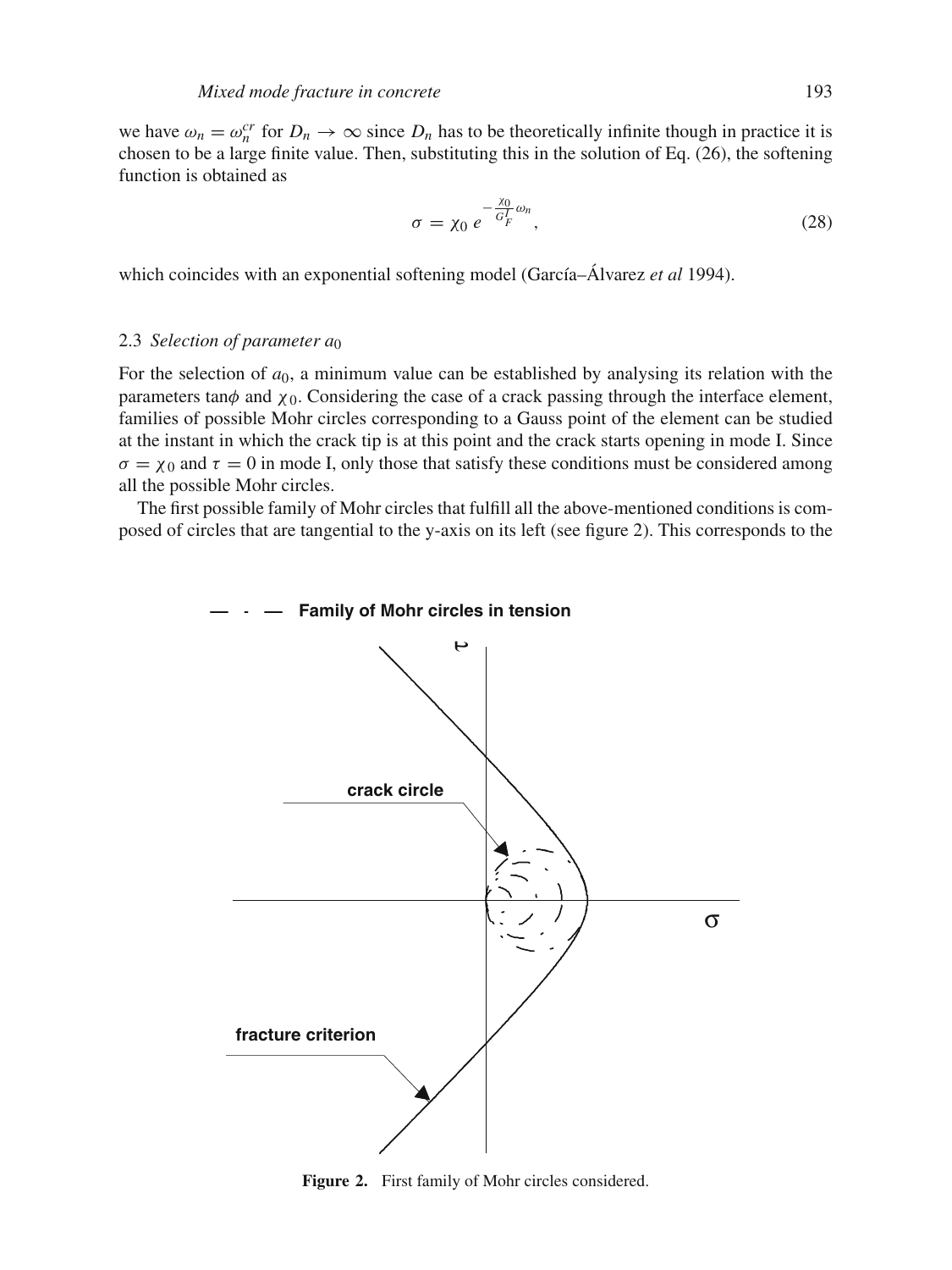case of the normal stresses at the Gauss point being tensile in all the directions. At the crack-tip, the Mohr circle is tangential to the fracture criterion curve at its vertex (figure 2). This circle fulfils the conditions of  $\sigma = \chi_0$  and  $\tau = 0$  when

$$
a_0 \ge \frac{\chi_0}{2 \tan^2 \phi}.\tag{29}
$$

This is obtained by equating the radius of the Mohr circle considered ( $\chi_0$ ) with the radius of curvature of the hyperbola whose parameters are  $a_0$ ,  $\chi_0$  and tan $\phi$ .

Another possible family of Mohr circles is that with their centers at the origin (figure 3). In this case, it is assumed that compression can exist in some direction at the Gauss point on the crack tip. Therefore, with the same tangency condition used above, the circle fulfils the conditions imposed on  $\sigma$  and  $\tau$  if

$$
a_0 \ge \frac{\chi_0}{\tan^2 \phi}.\tag{30}
$$

When  $a_0 = \chi_0 / \tan^2 \phi$  in pure compression (figure 3), the maximum stress ( $\sigma_m$ ) is reached for  $\sigma_m = -14.167$   $\chi_0$  if tan  $\phi = 0.7$ , and  $\sigma_m = -10$   $\chi_0$  if tan  $\phi = 0.75$ . Consequently, if Eq. (30) is satisfied strictly, the resulting relation between the compressive and tensile strengths is within the usual range for concrete. Therefore, a value of  $a_0$  nearly equal to  $\chi_0$ /tan<sup>2</sup>  $\phi$  is proposed.



**Figure 3.** Second family of Mohr circles considered.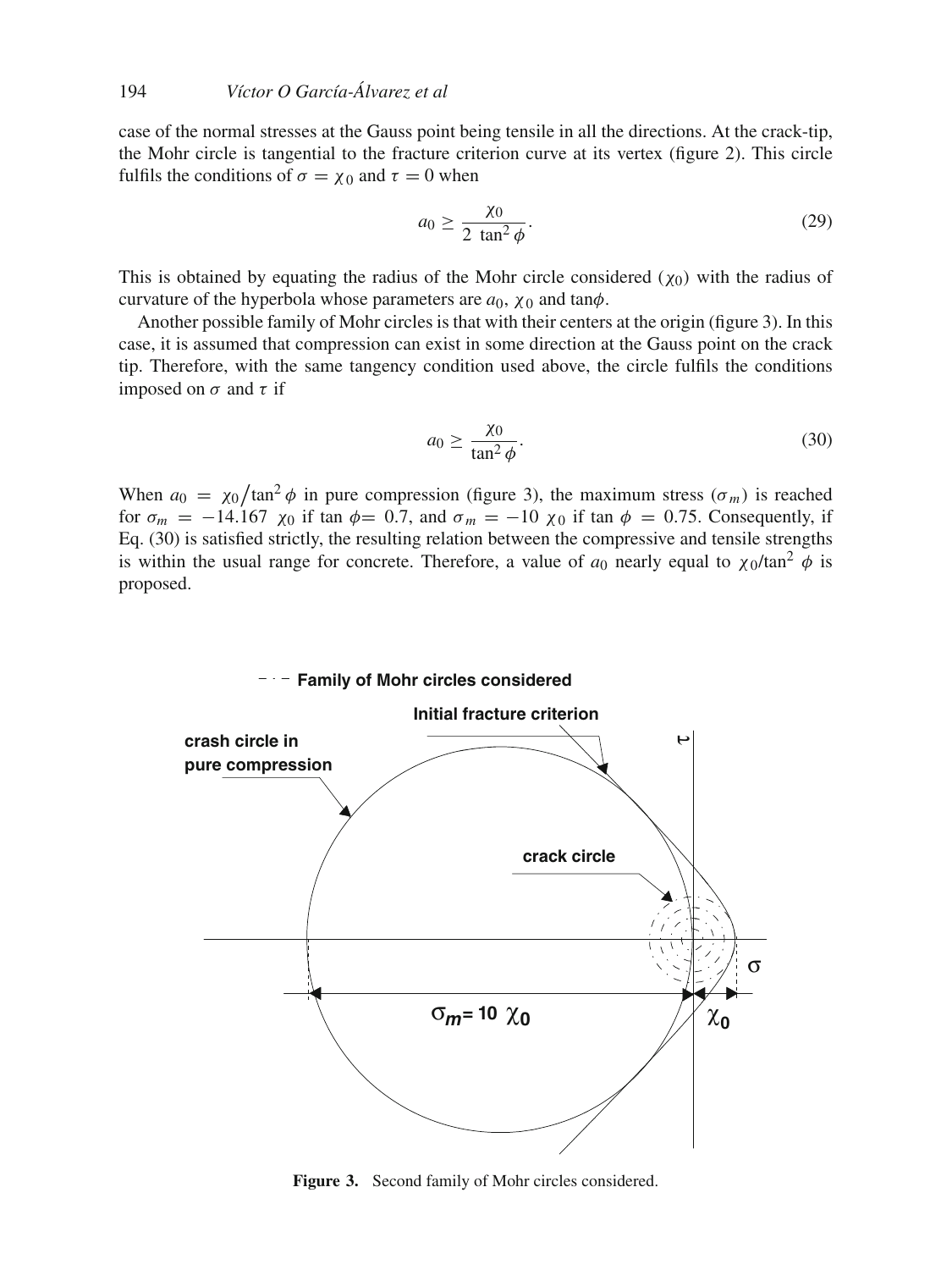# **3. Verification of the model using tests of notched concrete beams of different sizes**

#### 3.1 *Background*

A simple geometry for studying non-planar fracture in concrete is the eccentrically notched beam under 3PB. This type of specimen has been used previously by other researchers to study mixed-mode fracture (Jenq & Shah 1988). In the present work, the model is applied to tests of normal strength concrete under this configuration. In addition, comparisons are made with the results from the analysis of centre-notched beams of normal strength concrete and a more brittle high strength concrete.

#### 3.2 *Experimental details*

The experimental study was performed on a high-strength concrete (HSC) with 50 MPa characteristic cylinder compressive strength and a normal-strength concrete (NSC) with 20 MPa characteristic strength. The NSC had the proportions of cement:sand:gravel:water as 1:2.5:3.75:0.65 with CEM I 42.5R cement, limestone gravel  $(5-12 \text{ mm})$  and siliceous sand  $(0-5 \text{ mm})$ . The HSC had the proportions of cement:sand:gravel:microsilica:water as 1:1.25:1.8:0.2:0.3 with CEM I 52.5R cement, densified silica fume, crushed basalt gravel (5–12 mm), siliceous sand (0–5 mm) and a melamine-based superplasticizer.

Three batches of NSC (denoted A, B and C) and four of HSC were fabricated, and in each of them, nine beams were cast with the geometry shown in figure 4, three in each size, with  $d =$ 80, 160 and 320 mm, and thickness (*b*) of 50 mm. Notches of length  $l = 0.25d$  for NSC and  $l =$ 0.275*d* for HSC were cut with a diamond disc saw, with the eccentricities (*e*) of 0.625*d*(0.25*s*) for series A and  $0.3125d$  ( $0.125s$ ) for series B, respectively, and at mid-span ( $e = 0$ ) for series C. In the HSC, the notches were cut only at mid-span  $(e = 0)$ . The tests of the NSC beams were performed at the age of 730 days, and those of the HSC beams at the age of 31 days. All the specimens were maintained in a fog room until testing.

All the tests were conducted in a 1 MN INSTRON servohydraulic machine under closedloop control and constant crack mouth displacement (CMD) rates that led to peak loads at about 3 minutes. The load-CMD curves obtained are shown later with the fits of the cohesive crack model.



**Figure 4.** Three-point bending specimen.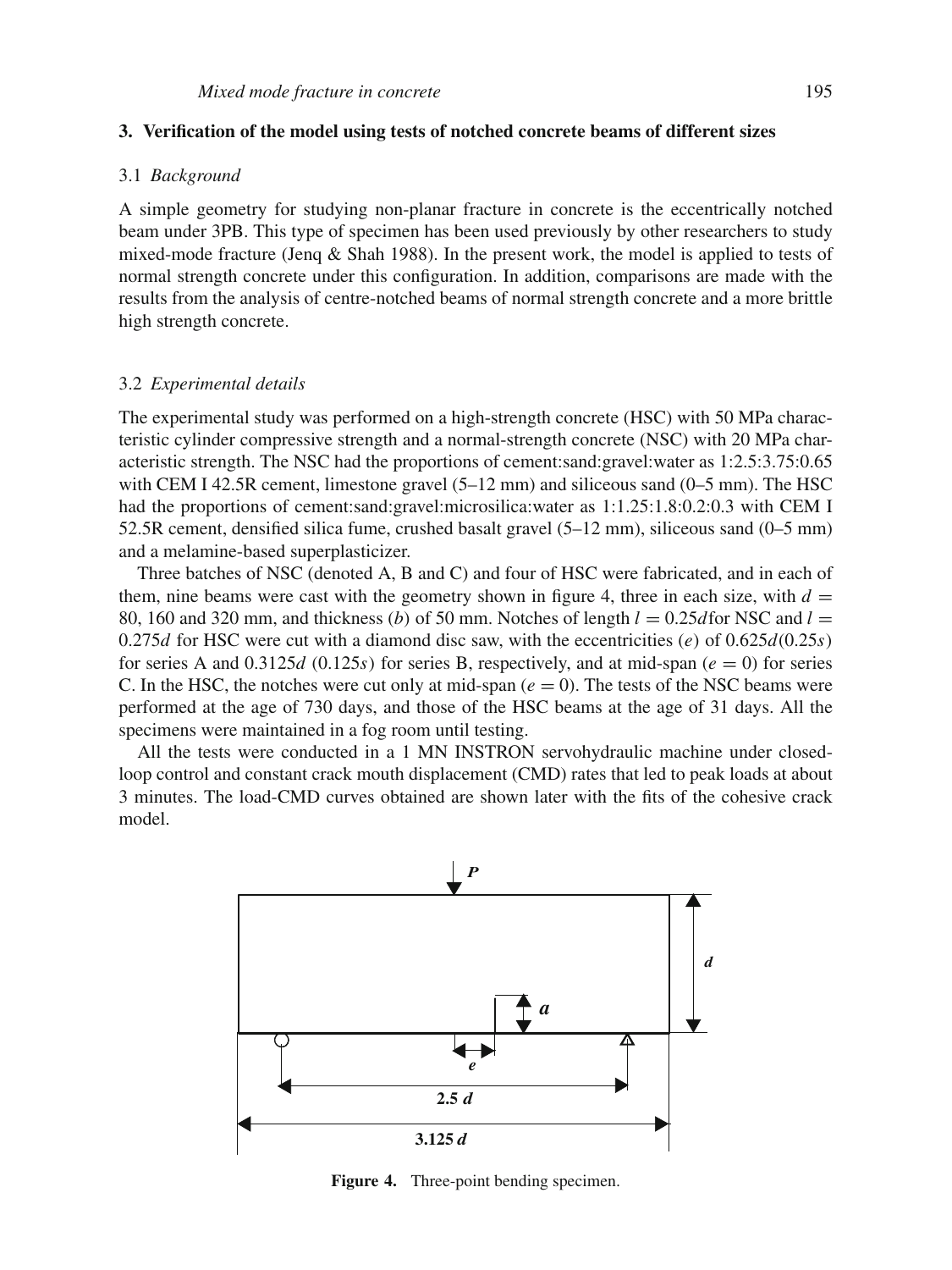

**Figure 5.** Crack bands for (**a**)  $e = 0.25$  *s* and (**b**)  $e = 0.125$  *s*.

The crack paths observed on the surfaces of the specimens were recorded and crack bands for each eccentricity were obtained from them. Figures 5a and b show the bands for  $e \neq 0$ , from which it can be concluded that the crack path does not depend significantly on the specimen size (i.e., they are geometrically similar). Note that the bands for different sizes have been normalized with respect to the beam depth for the comparison. This agrees with the results of other nonplanar fracture tests in the literature (Bocca *et al* 1991).

## 3.3 *Numerical details and implementation*

In order to apply the model formulated in the previous section to the 3PB specimen, the uncracked part is represented with triangular and quadrilateral finite elements, and the crack path by interface elements. In non-planar cases, the average crack paths obtained from the experimental bands (figure 5) were used while in mode I the crack path is taken to be straight (i.e., along the axis of symmetry of beam). The computations were made with quadratic analysis, using the Gauss  $3 \times 3$  integration rule in quadrilateral elements and the 7-point Gauss rule in triangular elements, and the 3-point Newton–Cotes rule in the interfaces (figure 6). The choice of the integration rule for the interface element is important since the Gauss rule lead to results with spurious jumps in the strain and stress fields (Garcia–Alvarez *et al* 1994; Gens *et al* 1988; Schellekens 1990). Therefore, the 3-point Newton–Cotes rule, as proposed in Gens *et al* (1988), was chosen.



**Figure 6.** Meshes used for  $e = 0.25$  *s*, for  $e = 0.125$  *s*, and for  $e = 0$  (mesh for one half of the beam).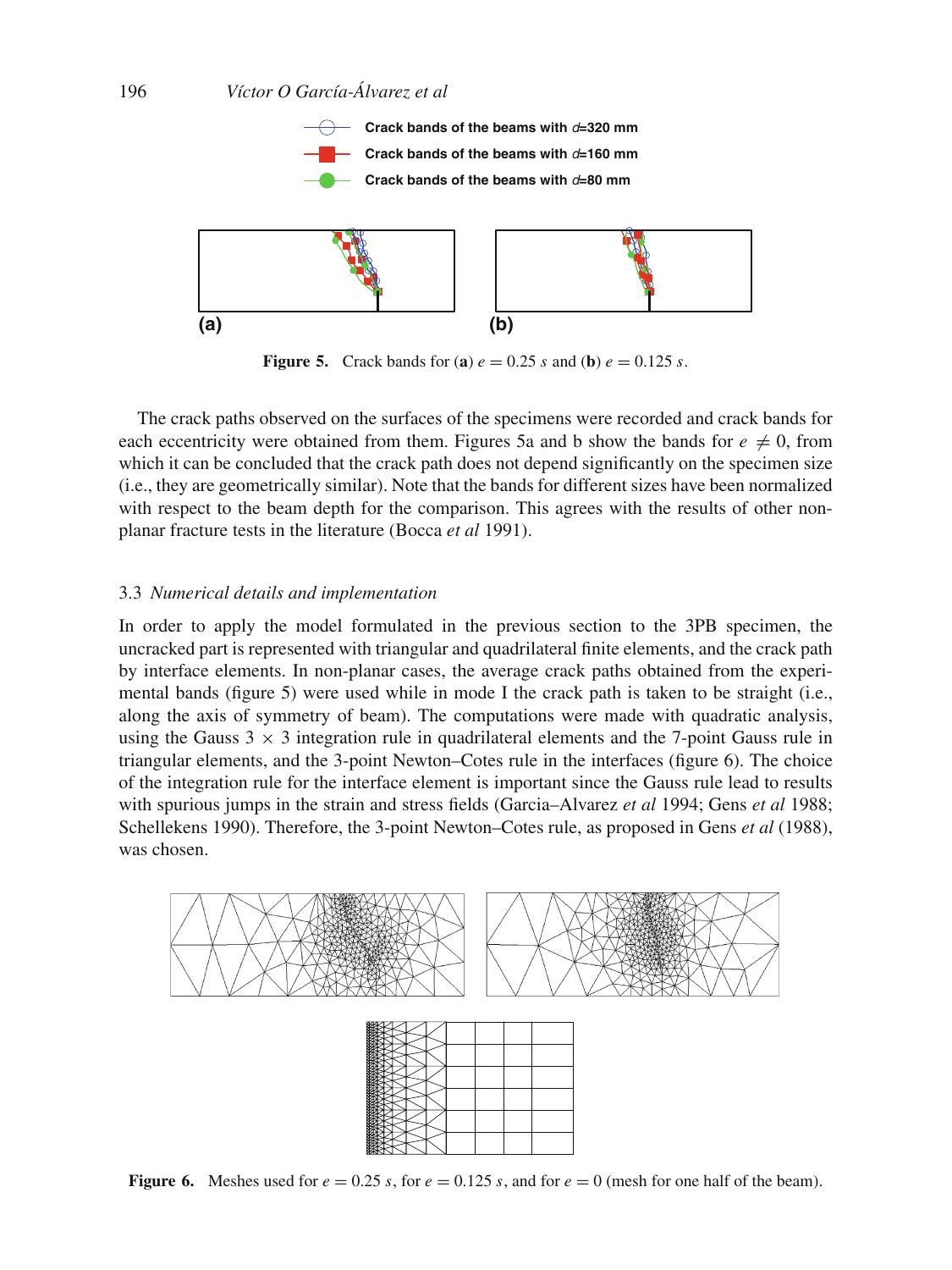In order to obtain stable solutions beyond the peak load, a displacement control method (Crisfield 1994) is used for increasing the CMD monotonically in the analysis, as described in a previous work (García–Álvarez 1997). The calculations take into account the weight of the concrete. In the case of mode I, the simplification derived in section 2.2 was used.

## 3.4 *Numerical results*

In the analyses of NSC, values of Young's modulus  $(E) = 33.8$  GPa (obtained from the initial slope of the experimental curves) and Poisson ratio  $(v) = 0.2$  were used. The elastic stiffness coefficients of the interfaces  $D_n$  and  $D_t$  were taken as 10<sup>8</sup> N/m. The parameter  $a_0$  was chosen to be 9 MPa since this gives a ratio of 10 between the compressive and tensile strengths. In order to consider a reasonable relation between  $G_F^{II}$  and  $G_F^I$ , a parametric study was conducted (García– Álvarez 1997) with the specimen with  $e = 0.25 s$ . The results of this study indicated a  $G_F^{II}/G_F^I$ ratio of 1 could be used. The other two parameters of the model  $(G_F^I, \chi_0)$  were obtained by backfitting the experimental load-CMD curves. The data for each eccentricity (i.e., the results for all the specimen sizes) were analysed jointly in order to reduce the uncertainty of the parameter set.

The experimental data for each eccentricity and their optimum fits are shown in figures 7a, b and c. The parameter set that gives satisfactory simulations of the load-CMD responses in all the cases is  $G_F^I = 80 \text{ J/m}^2$  and  $\chi_0 = 3.5 \text{ MPa}$ .



**Figure 7.** Experimental data with the analytical fits for (a)  $e = 0.25$  *s*, (b)  $e = 0.125$  *s* and (c)  $e = 0$ .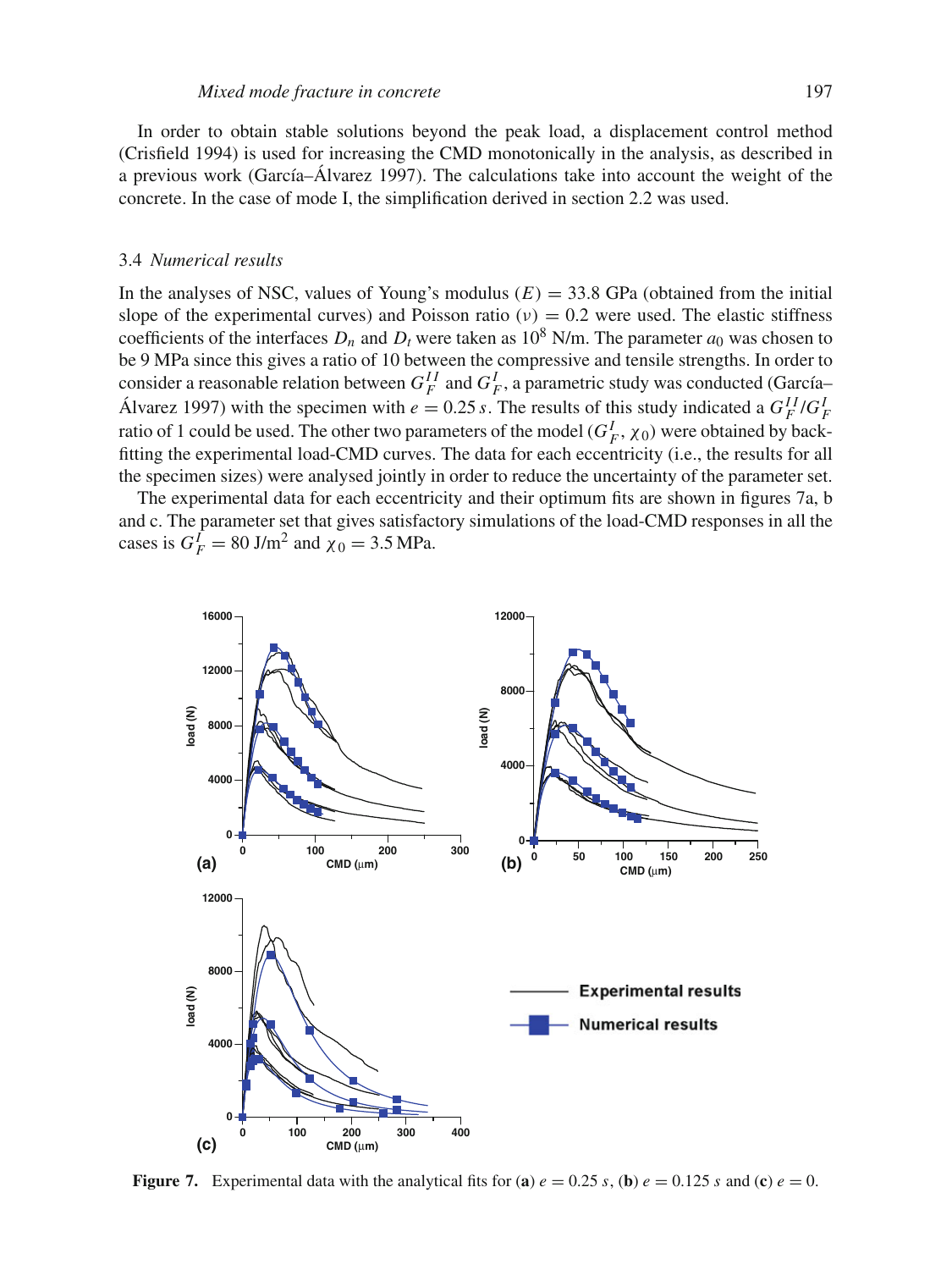

**Figure 8.** Evolution of the total and mode I energy dissipation.

The mode II fracture component is not significant in the cases analysed here, as confirmed from the comparisons of the evolution of the total energy dissipation, *G*, with that of the mode I energy dissipation,  $G<sup>I</sup>$ . In figures 8a and b, these comparisons are given for  $e = 0.25 s$  and  $e =$ 0.125  $s$ , respectively, at three points along the crack path: (1) at the notch tip; (2) at one-fourth of the crack length from the notch tip; and (3) at the middle of the crack path. In all the cases,



**Figure 9.** Experimental data with the analytical fits for (a)  $d = 320$  mm, (b)  $d = 160$  mm and (c)  $d =$ 80 mm.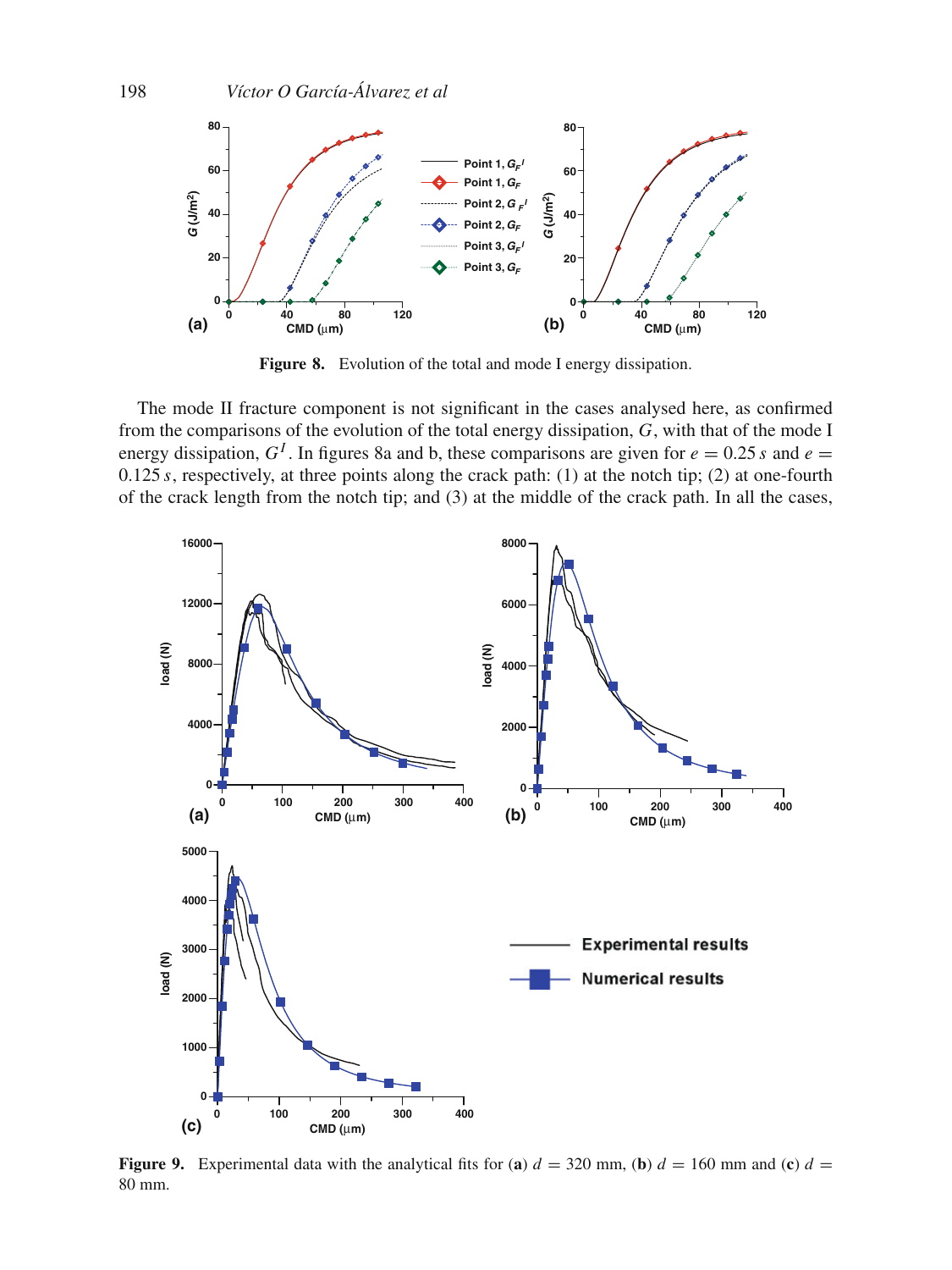|            | $G_F(J/m^2)$ | $\chi_0(MPa)$ | E(GPa) | $l_{ch}(m)$ |
|------------|--------------|---------------|--------|-------------|
| NSC        | 80           | 3.5           | 33.8   | 0.22        |
| <b>HSC</b> | 120          | 6.0           | 36.8   | 0.12        |

**Table 1.** Values of *lch*.

the evolutions of *G* and  $G<sup>I</sup>$  practically coincide implying that  $G<sup>II</sup>$  is negligible. This suggests that the non-planar crack propagation in the specimens studied here is basically a case of mode I failure and not mixed-mode.

In the analysis of the HSC specimens, the values of  $E = 36.8$  GPa (obtained from the experimental curves) and Poisson ratio ( $v$ ) = 0.2 were used. The elastic stiffness coefficients of the interfaces  $D_n$  and  $D_t$  were again taken as  $10^8$  N/m. The experimental data for each size and their optimum fits are shown in figures 9a, b and c. The parameter set that gives the most satisfactory simulations of the load-CMD responses in all the cases is  $G_F^I = 120 \text{ J/m}^2$  and  $\chi_0 = 6 \text{ MPa}$ .

One interesting result that can be obtained from the parameters is the comparison of the brittleness of HSC with that of NSC through the Hillerborg characteristic length (Gettu & Shah 1994), which is a measure of the pseudo-ductility of the material during failure:

$$
l_{ch} = \frac{E G_F}{\chi_0^2}.
$$
\n(31)

The values of *lch* obtained from the model parameters are shown in table 1, for NSC and HSC. The lower *lch*-value for HSC reflects the higher brittleness of this material when compared with NSC, which is in accordance with accepted trends in the literature (Gettu & Shah 1994).

## **4. Application of the model to Hassanzadeh's test**

#### 4.1 *Test details*

In order to verify the trends given by the present model in the case of fracture dominated by the shear mode, the tests performed by Hassanzadeh (1990, 1992); di Prisco *et al* (2000) have been analysed since this series of tests is often considered as an international benchmark for numerical analysis. In these tests, the cracking was initiated in tension and further propagation was driven by shear stresses. However, as the crack faces separate and slide with respect to one another, the fracture propagation can be considered to occur in mixed mode.

The experimental study of Hassanzadeh was performed on prisms of 60 mm height with a square section of 70  $\times$  70 mm. At mid-height a notch of 15 mm length was cut around the perimeter, leaving a ligament of  $40 \times 40$  mm through which the crack propagates (figure 10).

The specimens were tested under displacement control with different load histories, all of which begin with an initial step where uniaxial tension is applied until the tensile strength is reached. Later, the specimen is subjected (Hassanzadah 1990, 1992; Olofsson *et al* 1995) to the displacement vector  $(\omega_n^{cr}, \omega_t^{cr})$  given by

$$
\omega_n^{cr} = \tan \gamma \cdot \omega_t^{cr},\tag{32}
$$

where  $\gamma$  has values of 30°, 45°, 60° and 90°. The directions of the shear displacement component,  $\omega_i^{cr}$ , and the normal component,  $\omega_n^{cr}$ , are parallel and perpendicular to the ligament or notch plane, respectively.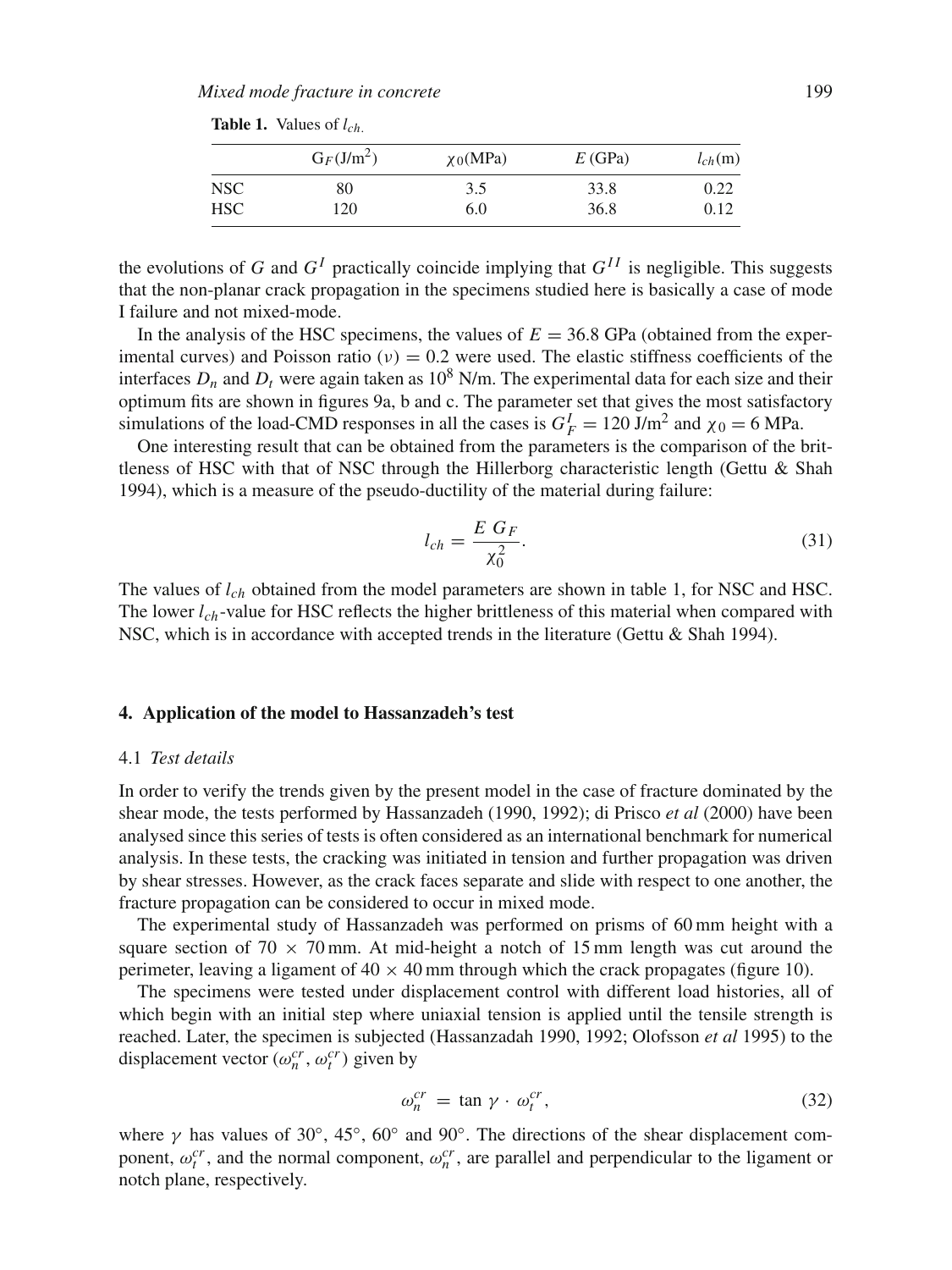

**Figure 10.** Hassanzadeh's specimen and the locations of the gauges used (Hassanzadeh 1990).



**Figure 11.** Results obtained from Hassanzadeh's tests (Hassanzadeh 1990).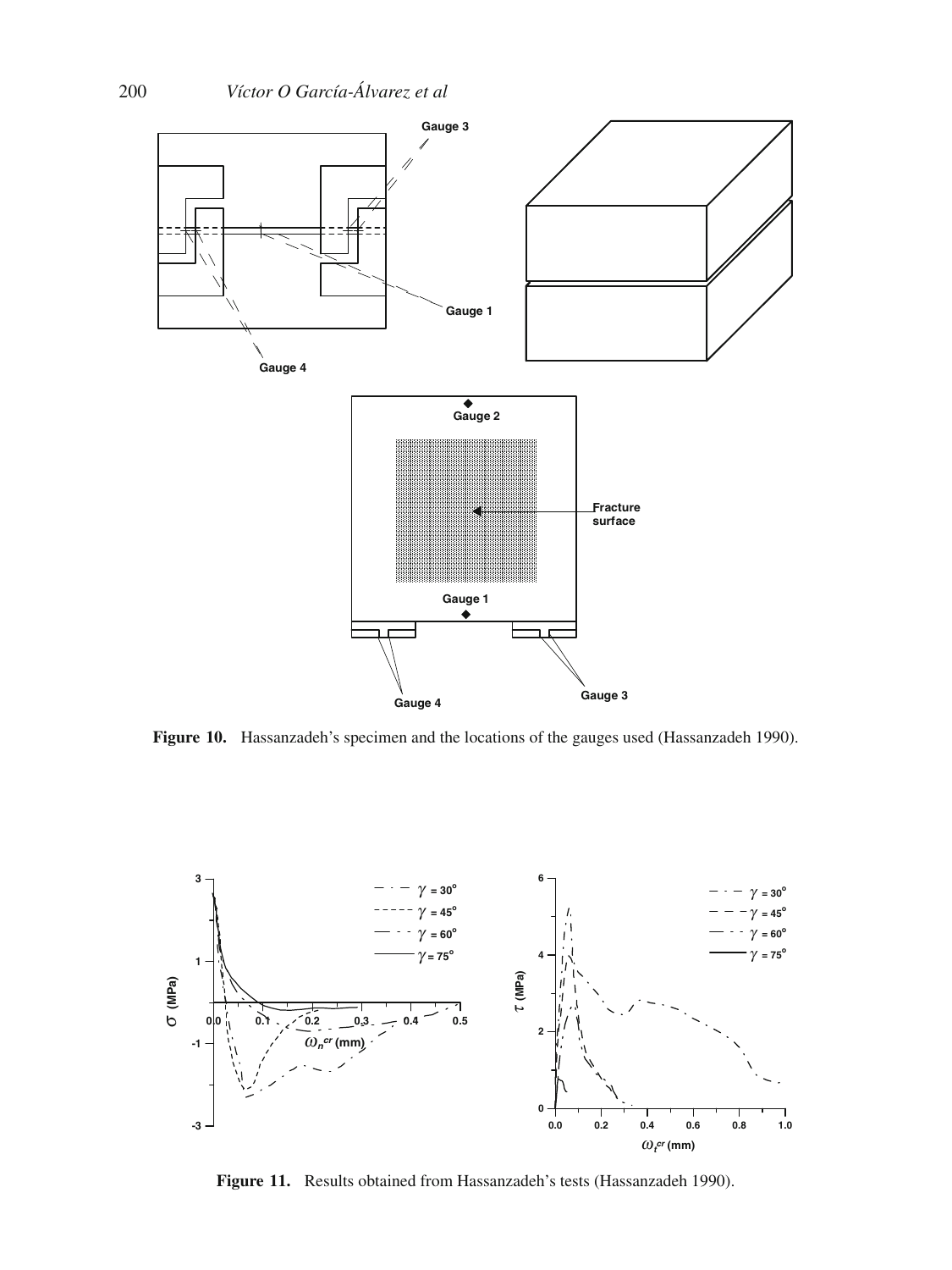

**Figure 12.** Meshes used for modelling Hassanzadeh's tests.

From the test results obtained by Hassanzadeh, as shown in figure 11, three constitutive aspects of the specimen response can be deduced:

- (i) With a decrease in  $\gamma$ , the pre-peak slope of the  $\sigma \text{-} \omega_n^{cr}$  curve increases (i.e.,  $\sigma$  decreases at a higher rate for lower values of  $\gamma$ ) as the crack propagates.
- (ii) With a decrease in  $\gamma$ , higher compressive stresses are generated due to dilatancy.
- (iii) With a decrease in  $\gamma$ , the maximum shear stress increases.



**Figure 13.** Results obtained from the numerical analysis.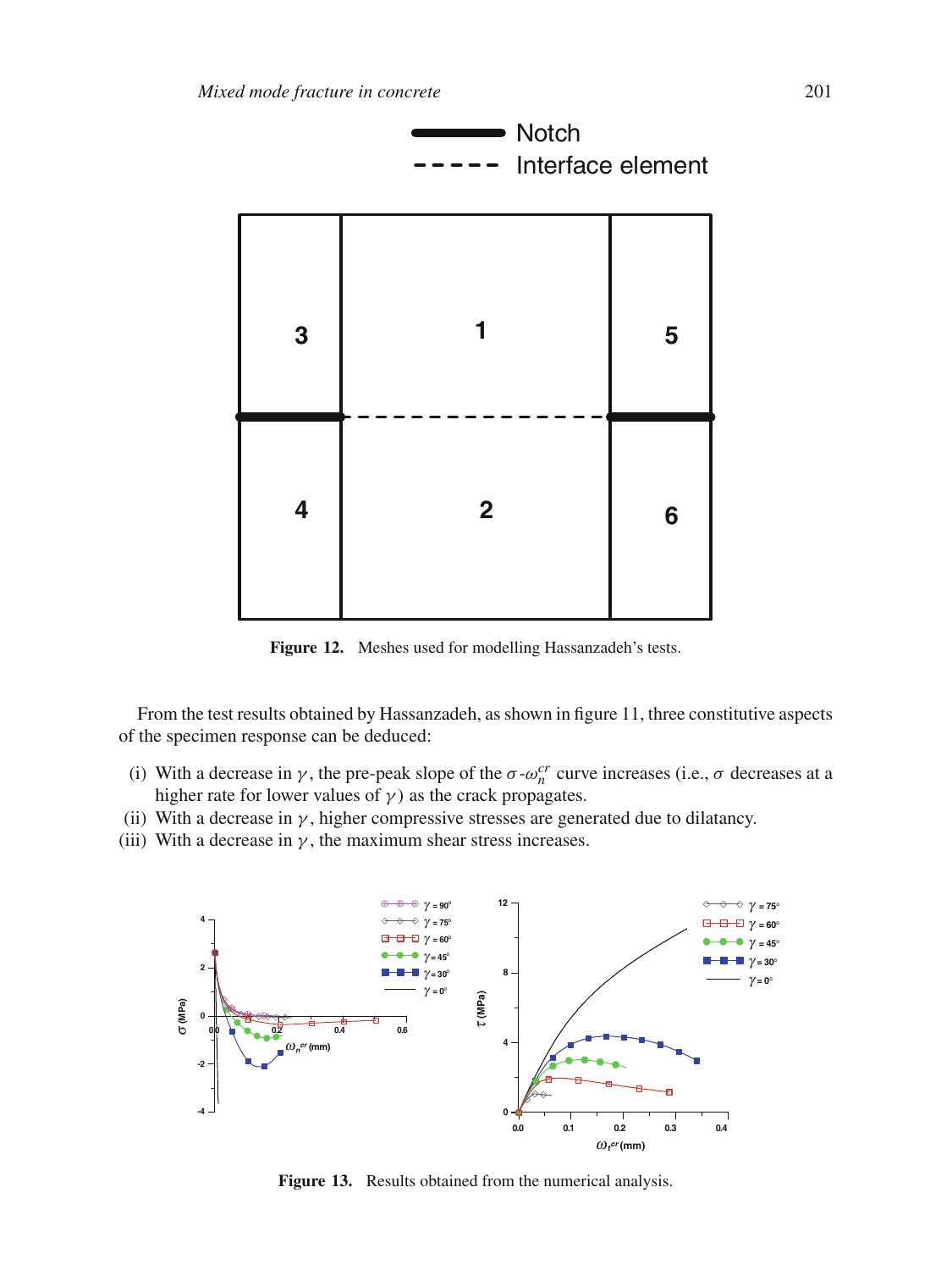

**Figure 14.** Results for  $\gamma = 30^\circ$ .

## 4.2 *Analysis of the specimen response*

The analysis was performed in plane strain (two-dimensions) with a coarse mesh consisting of six finite elements and an interface element, as seen in figure 12. The computations were made with quadratic analysis, using the Gauss  $3 \times 3$  integration rule in quadrilateral elements and the 3-point Newton–Cotes rule in the interfaces. Displacement and stresses tolerances were set as  $10^{-5}$ .

The parameters of the continuum elements are  $E = 30$  GPa and  $v = 0.2$  and the parameters of the interface elements are  $D_n = D_t = 10^5$  N/m, tan $\phi = 0.75$ ,  $\chi_0 = 2.8$  MPa,  $a_0 = 16$  MPa,  $G_F^I = 100 \text{ J/m}^2$ ,  $G_F^{II} = 1000 \text{ J/m}^2$ ,  $\sigma_{dil} = 100 \text{ MPa}$  and  $\alpha_{\chi} = \alpha_c = 0$ . The parameters  $E_{\chi \chi_0}$  and  $G_F^I$  have been estimated from the data given by Hassanzadeh (1990) and those used by Olofsson *et al* (1995) for the same tests. The displacements and stresses obtained from the modelling take into account the gage locations in the tests (figure 10). Consequently, the shear displacements shown in figure 13 correspond to the average of the displacement of left side of element 3 and



**Figure 15.** Results for  $\gamma = 90^\circ$ .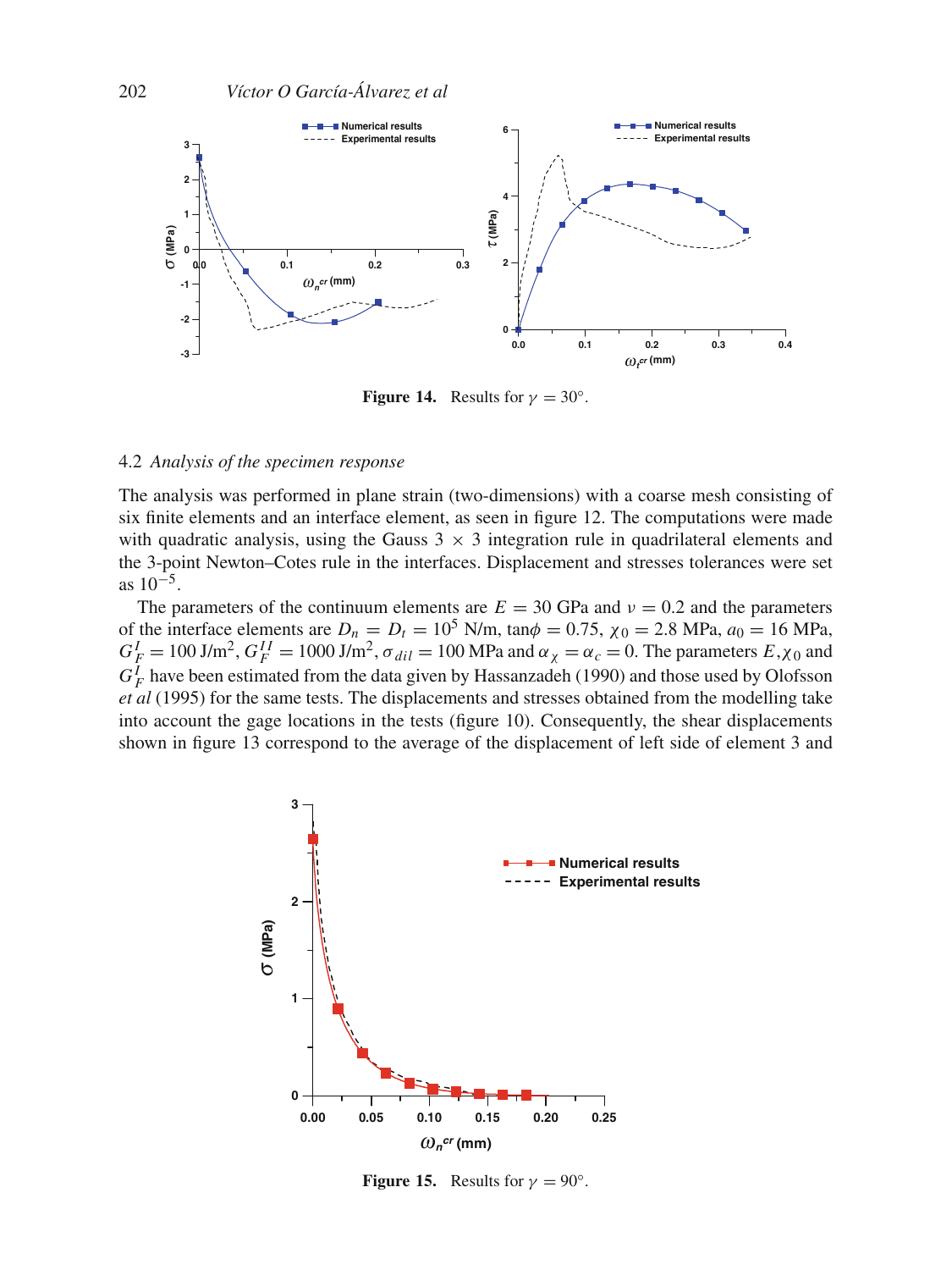right side of element 5, and the crack opening is that at the middle of the interface element. The normal and shear stresses ( $\sigma$  and  $\tau$ , respectively) have been obtained from the values of the reactions obtained in the analysis, at the upper side of elements 1, 3 and 5. The results in figure 13 show the numerical responses for the different  $\gamma$ -values used by Hassanzadeh, along with the case of  $\gamma = 0$  (i.e., crack propagation under pure shear).

It can be observed that the model reproduces the trends of the constitutive behaviour correctly; i.e., for lower values of  $\gamma$ , the pre-peak slope of the  $\sigma - \omega_n^{cr}$  curve, the compressive stresses and the maximum shear stress are all higher.

In figures 14 and 15, the test and analytical results are compared for  $\gamma$ -values of 30° and 90◦, where it can be seen that the model performs satisfactorily, even though the tortuosity or roughness of the crack was not taken into account. The fact that the analytical results did not match the experimental values can be attributed to the inability to actual notch dimensions, crack paths and boundary conditions in the modelling, as such data were not reported.

In figure 16, the analytically-obtained stress paths are shown for different values of  $\gamma$ . It is interesting to observe the evolution of the hyperbola for each  $\gamma$  as the crack propagates, i.e., as



**Figure 16.** Stress paths for the different  $\gamma$ .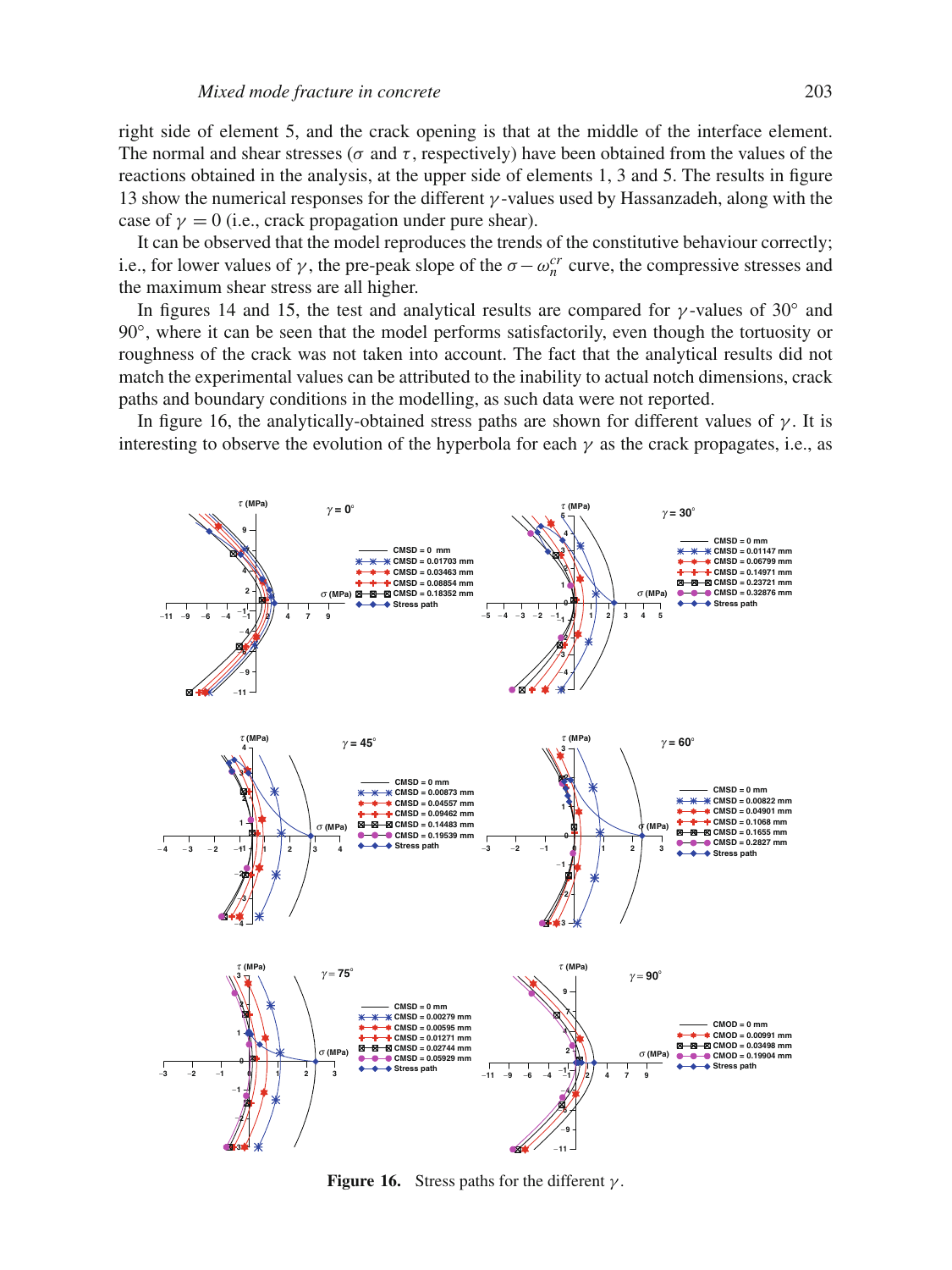the crack mouth sliding displacement (CMSD) increases. It can be seen that the peak value of  $\tau$ is reached when  $\chi = 0$ , i.e., when the vertex of the hyperbola is at the origin. This trend reflects the increasing importance of shear stresses on the cracking as the tensile stresses decrease, with the maximum shear stress occurring when the cohesive tensile stresses are zero, i.e., when the fracture process zone is fully developed. This is in accordance with the hypothesis made by Hassanzadeh (1990) in terms of crack propagation under shear. Also, we can see that, according to the model, cracking can occur in pure mode II only when shear forces are imposed along with high compressive stresses normal to the crack faces (figure 13). In general, it appears that the model can reproduce the characteristic trends of cracking dominated by shear stresses.

# **5. Conclusions**

In this paper, a cohesive model for mixed mode fracture is presented and used in the simulations of tests of different sizes of geometrically-similar three-point bend concrete specimens with mid-span and eccentric notches. It is shown that mode I fracture dominates the behaviour even though the cracking is non-planar and the mode II energy dissipation component is negligible. Therefore, as already published in previous works (García–Álvarez 1997; Jenq & Shah 1988; García–Álvarez *et al* 1998, 2002), non-planar crack does not implies mixed-mode fracture. The parameters obtained for a high strength concrete reflect its more brittle nature when compared with a normal concrete.

The model can also reproduce the general trends seen in Hassanzadeh's tests, where cracking is dominated by shear. An interesting result observed from stress paths obtained in the corresponding analysis is that the importance of shear on the cracking increases when the tensile stresses decrease, reaching a maximum when the cohesive stresses are zero, i.e., when the fracture process zone has fully developed.

# **References**

- Bocca P, Carpinteri A, Valente S 1990 Size effects in the mixed mode crack propagation: Softening and snap-back analysis. *Eng. Fracture Mech.* 35: 159–170
- Bocca P, Carpinteri A, Valente S 1991 Mixed mode fracture of concrete. *Int. J. Solids Struct.* 27: 1139–1153
- Carol I, Rizzi E, Willam K J (1994) A unified description of elastic degradation and damage based on a loading surface. *Int. J. Solids Struct.* 31: 2835–2865
- Carol I, Prat P C, López C M 1997 A normal/shear cracking model. Application to discrete crack analysis. *J. Eng. Mech. ASCE* 123: 765–773
- Carol I, López C M, Roa O 2001 Micromechanical analysis of quasi-brittle materials using fracture-based interface elements. *Int. J. Numer. Meth. Eng.* 52: 193–215
- Carpinteri A, Valente S, Bocca P 1989 Mixed mode cohesive crack propagation. In: K Salama, K Ravi-Chandar, D M R Taplin, P Rama Rao (eds) *Advances in fracture research (7th International Conference on Fracture)*, Pergamon. p. 2243–2257
- Crisfield M A 1994 *Nonlinear finite element analysis of solids and structures* (New York, USA: John Wiley & Sons Inc.)
- di Prisco M, Ferrara L, Meftah F, Pamin J, de Borst R, Mazars J, Reynouard J M 2000 Mixed mode fracture in plain and reinforced concrete: some results on benchmark tests. *Int. J. Fract.* 103: 127–148
- García-Álvarez V O 1997 *Study of mixed-mode fracture in quasi-brittle materials* (in Spanish). Doctoral thesis, Barcelona: School of Civil Engineering, Universitat Politècnica de Catalunya, Spain
- García-Álvarez V O, Carol I, Gettu, R 1994 Numerical simulation of fracture in concrete using joint elements. *Anales de Mecánica de Fractura* 11: 75–80